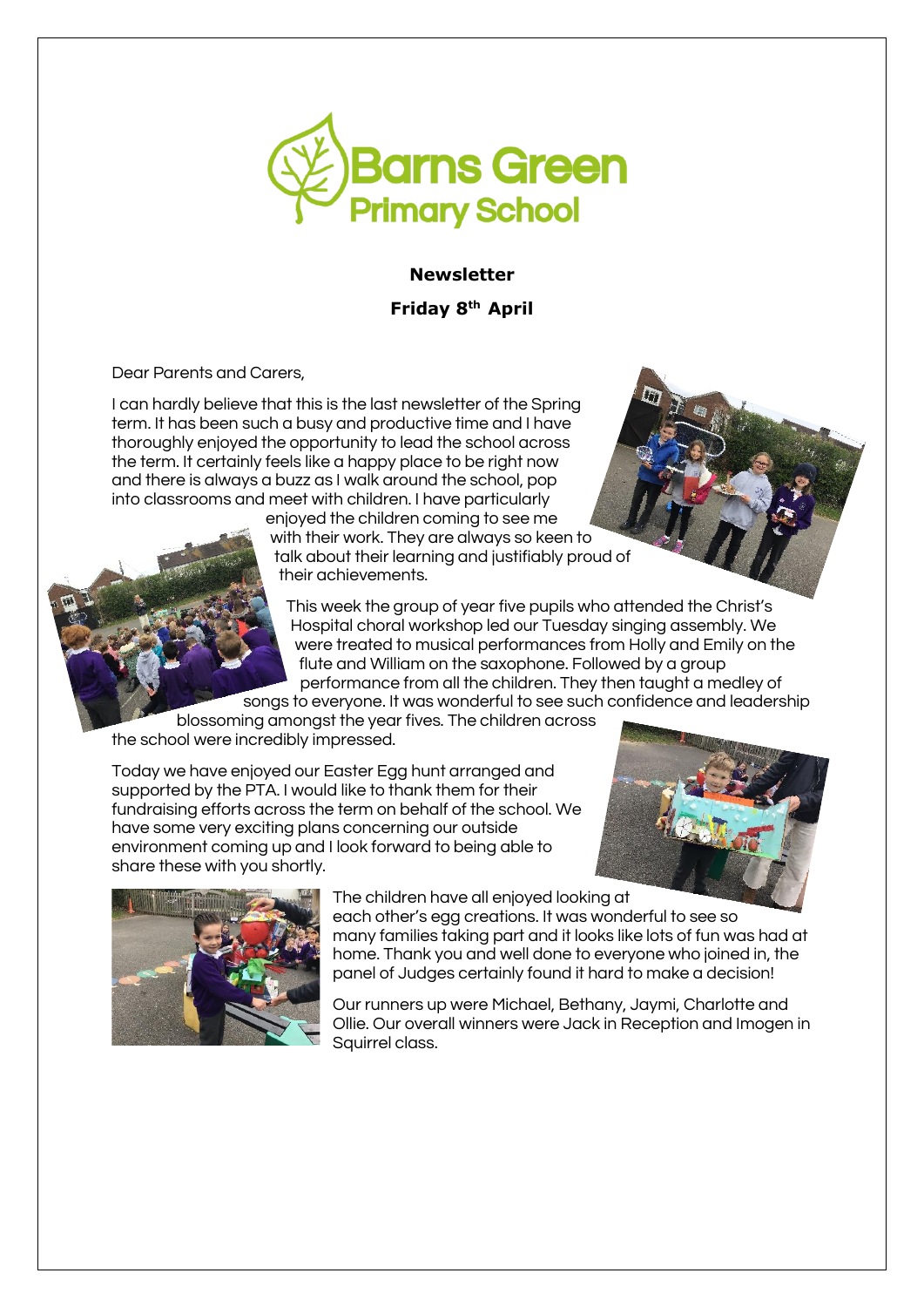For your information, the school is having a deep clean over the Easter break. This is certainly something that is needed and we look forward to welcoming the children back on Monday 25<sup>th</sup> of April to a fresh and clean environment!

This just leaves me to thank you for all of the kind messages and support shown

to me over this past term and to wish you a very happy, enjoyable and safe Easter break on behalf of myself and all the staff here at Barns Green Primary School.

Warm wishes,

Tracey Newbold







## Managing Medicines

We are often asked if we are allowed to administer medicines to our pupils. Mrs Coxon and Mrs Cooper are trained in Managing Medicines for pupils. There are still some parents who have not returned the consent form to administer short-term non-prescribed medicine, e.g. paracetamol. Please see the attached form and return this as soon as possible. Email consents are acceptable.

Please look at our Supporting Pupils with Medical Needs policy on our website for further information.

# Diary dates - 2022

April

Monday 25<sup>th</sup> – Children back in school

PTA meeting 7.30pm (venue tbc)



Wednesday 27<sup>th</sup> – KS1 Multiskills festival at The Weald (details to follow)

**May** 

Monday 9<sup>th</sup> – Messy Church in community room

Friday  $27<sup>th</sup>$  – Break up for half-term at 3.20pm

#### **June**

Monday 6<sup>th</sup> - Children back in school

Messy Church in community room

Sunday  $12<sup>th</sup> - Yr 5 + 6$  PGL residential trip

Wednesday  $15<sup>th</sup> - Yr 5 + 6$  back from PGL residential trip